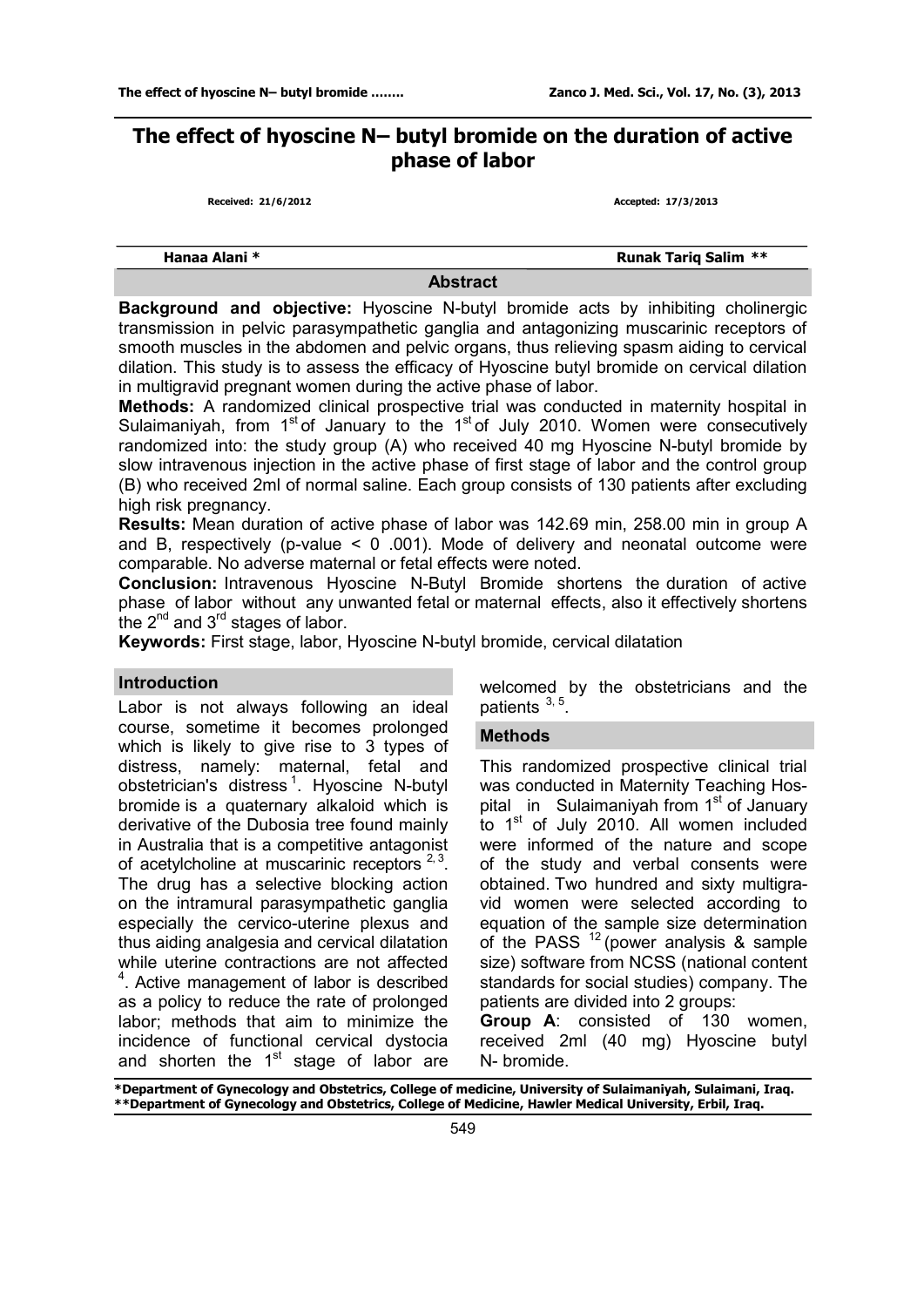**Group B**: consisted of 130 women, received 2 ml normal saline.

Both groups injected on admission to labor ward in the active phase of 1<sup>st</sup> stage of labor with cervical dilatation of 4 cm. Inclusion criteria were multi gravid (Para 1-4), term pregnancy (completed 37 - 42) weeks, viable singleton pregnancy, vertex presentation, spontaneously established labor. all women who did not fit the above criteria, were excluded from this study. Clinical history includes age, parity and gestational age. The later was calculated on the basis of either last menstrual period (LMP) confirmed by early ultrasound or by early ultrasound when LMP was unknown. General physical and obstetrical examinations along with fetal heart rate monitoring by Sonicaid every 15 minutes, pre- and post- drug administration were evaluated. Labor was monitored clinically and by partograph. After 1 hr, every woman was assessed for evaluation of blood pressure, pulse rate, fetal heart rate (FHR) and was asked about dry mouth, vomiting, blurring

of vision and headache. The outcome measures were evaluated including active phase duration by measuring time interval from drug administration till delivery, mode of delivery, if cesarean sections (C/S) were performed; their indications were verified along with maternal side effects. Neonatal outcome was assessed by 1<sup>st</sup> and 5<sup>th</sup> minute Apgar score. The data were collected, tabulated and analyzed using the statistical program SPSS (statistical package for social sciences) version 20, using t-test, chi-square and Fisher exact test. P-value when less than or equal to 0.05 was taken as significant.

# **Results**

Table 1 shows demographic characteristics of the studied groups. A total of 260 patients were included in this study which shows different variables including: age, parity and gestational age of both groups. No statistical difference was found between both groups.

| Demographic distribution | <b>Criteria</b> | <b>Group A</b> | <b>Group B</b>   | P-value |
|--------------------------|-----------------|----------------|------------------|---------|
| Age (years)              | $20$            | 3(2.3%)        | $1(0.8\%)$       |         |
|                          | $20 - 24$       | 29 (22.3%)     | 29 (22.3%)       |         |
|                          | $25 - 29$       | 49 (37.7%)     | 47 (36.1%)       |         |
|                          | $\geq 30$       | 49 (37.7%)     | 53 (40.8%)       |         |
| <b>Mean± SD</b>          |                 | 27.62±4.179    | 27.62±3.771      | 0.75    |
| <b>Parity</b>            | P <sub>1</sub>  | 48 (36.9%)     | 67 (51.5%)       |         |
|                          | P <sub>2</sub>  | 55 (42.3%)     | 38 (29.2%)       |         |
|                          | P <sub>3</sub>  | 20 (15.4%)     | 20 (15.4%)       |         |
|                          | P4              | $7(5.4\%)$     | $5(3.9\%)$       |         |
| Mean ± SD                |                 | 1.89±0.856     | $1.72 \pm 0.865$ | 0.099   |
| <b>Gestational age</b>   | $37 + 6D$       | $1(0.8\%)$     | 00               |         |
| In weeks                 | $38 + 6D$       | 65 (50.0%)     | 82 (63.1%)       |         |
|                          | $39 + 6D$       | 50 (38.5%)     | 40 (30.8%)       |         |
|                          | $40 + 6D$       | 14 (10.7%)     | $8(6.1\%)$       |         |
| Mean± SD                 |                 | 38.59±0.690    | 38.42±0.609      | 0.126   |
| <b>Total</b>             |                 | 130 (100%)     | 130 (100%)       |         |
|                          |                 | 550            |                  |         |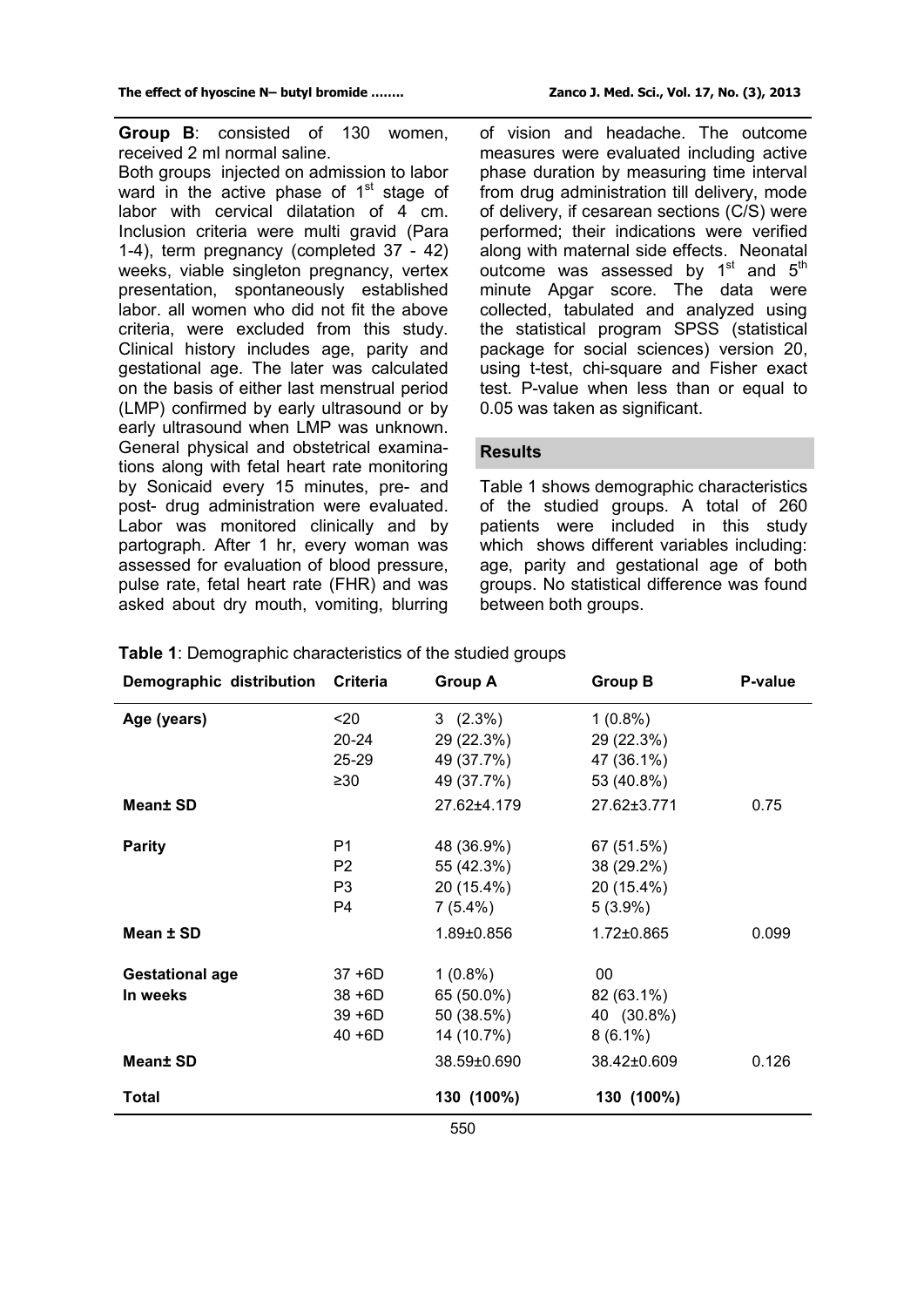The mean duration of active phase of labor in group A and group B, were (142 .69 ± 44.30) minutes and (258.00 ± 23.223) minutes respectively. The difference between the two groups was statistically

highly significant (p value <0.001). The difference in the total number is due to exclusion of cases ended by cesarean section for fetal indications.

**Table 2:** Duration of the active phase of labor in the two groups

| <b>Time in minutes</b> | <b>Group A</b> |         | <b>Group B</b> |         |
|------------------------|----------------|---------|----------------|---------|
| Active. phase          | Frequency      | Percent | Frequency      | Percent |
| < 240                  | 120            | 92.3    | 0              | 0       |
| 240-279                | 3              | 2.3     | 60             | 46.2    |
| 280-319                | 3              | 2.3     | 47             | 36.2    |
| More than 319          | 3              | 2.3     | 21             | 16.1    |
| <b>Total</b>           | 129            | 99.23   | 128            | 98.46   |
| Mean ± SD              | 142.69±44.30   |         | 258.00±23.223  |         |
| p-value                |                |         | < 0.001        |         |



**Figure 1**: Duration of the active phase of labor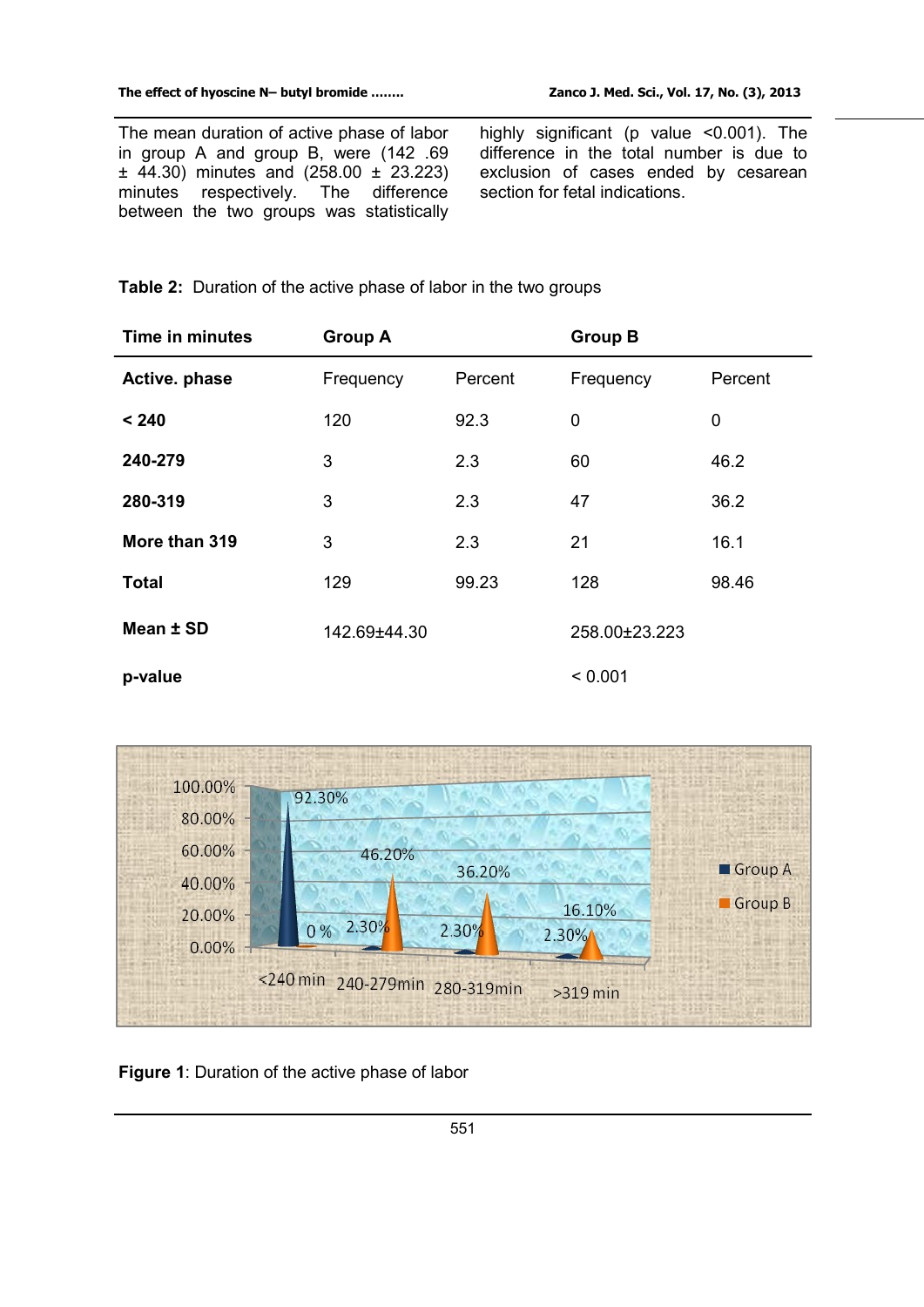Table 3 shows the duration of  $2^{nd}$  stage of labor in both groups. The mean duration of 2<sup>nd</sup> stage of labor in group A were (15.07± 3.063) minutes while in group B were (18.38±3.153) minutes. The difference between group A and group B was statistically highly significant ( $p$ - value = 0.011), the difference in the total number is due to exclusion of cases that ended by cesarean section and instrumental deliveries. Table 4 shows the duration of the third stage of labor in both groups, the mean ± SD duration of third stage in group A Was (7.54±399) minutes while in group B was  $(12.35 \pm 1.803)$  minutes. The difference between 2 groups was statistically significant, P-value < 0.001. Table 5 shows that APGAR score at the 1<sup>st</sup> minute for group A, B respectively were (8.18±0.590) and (8.06 ± 0.603) while APGAR score at  $5<sup>th</sup>$  minute for group A, B were (9.58±0.882) and (9.47±1.576) respectively. The p-value for APGAR1 was 0 .982 and for APGAR 5 was 0.602 and the difference between both groups was statistically not significant.

| Time in minutes | <b>Group A</b> |         |       | <b>Group B</b> |         |
|-----------------|----------------|---------|-------|----------------|---------|
| Second stage    | Frequency      | Percent |       | Frequency      | Percent |
| $10 - 14$       | 18             | 13.8    |       | 10             | 7.7     |
| $15 - 19$       | 78             | 60.0    |       | 61             | 46.9    |
| $20 - 24$       | 31             | 23.8    |       | 51             | 39.2    |
| More than 24    | 1              | 0.8     |       | 4              | 3.0     |
| Total           | 128            | 98.5    |       | 126            | 96.9    |
| Mean $\pm$ SD   | 15.07±3.063    |         |       | 18.38±3.153    |         |
| p-value         |                |         | 0.011 |                |         |

| Table 3: Duration of 2 <sup>nd</sup> stage of labor |  |  |  |  |
|-----------------------------------------------------|--|--|--|--|
|-----------------------------------------------------|--|--|--|--|

| Time in minutes | <b>GROUP A</b>   |                  | <b>GROUP B</b>   |                |
|-----------------|------------------|------------------|------------------|----------------|
| third stage     | <b>Frequency</b> | <b>Percent</b>   | <b>Frequency</b> | <b>Percent</b> |
| $5-9$           | 105              | 80.8             | 18               | 13.8           |
| $10 - 14$       | 22               | 16.9             | 107              | 82.3           |
| More than 14    |                  | 0.8              | 1                | 0.8            |
| Total           | 128              | 98.5             | 126              | 96.9           |
| Mean $\pm$ S.D  | 7.54±2.399       |                  | 12.35±1.803      |                |
| p-value         |                  | 0.001<br>$\,<\,$ |                  |                |

# **Table 5:** Apgar score at first and fifth minutes

| Mean ±SD                     | Group A          | <b>Group B</b>   | P-value |
|------------------------------|------------------|------------------|---------|
| Apgar 1 <sup>st</sup> minute | $8.18 \pm 0.590$ | $8.06 \pm 0.603$ | 0.982   |
| Apgar 5 <sup>th</sup> minute | $9.58 + 0.882$   | $9.47 \pm 1.576$ | 0.602   |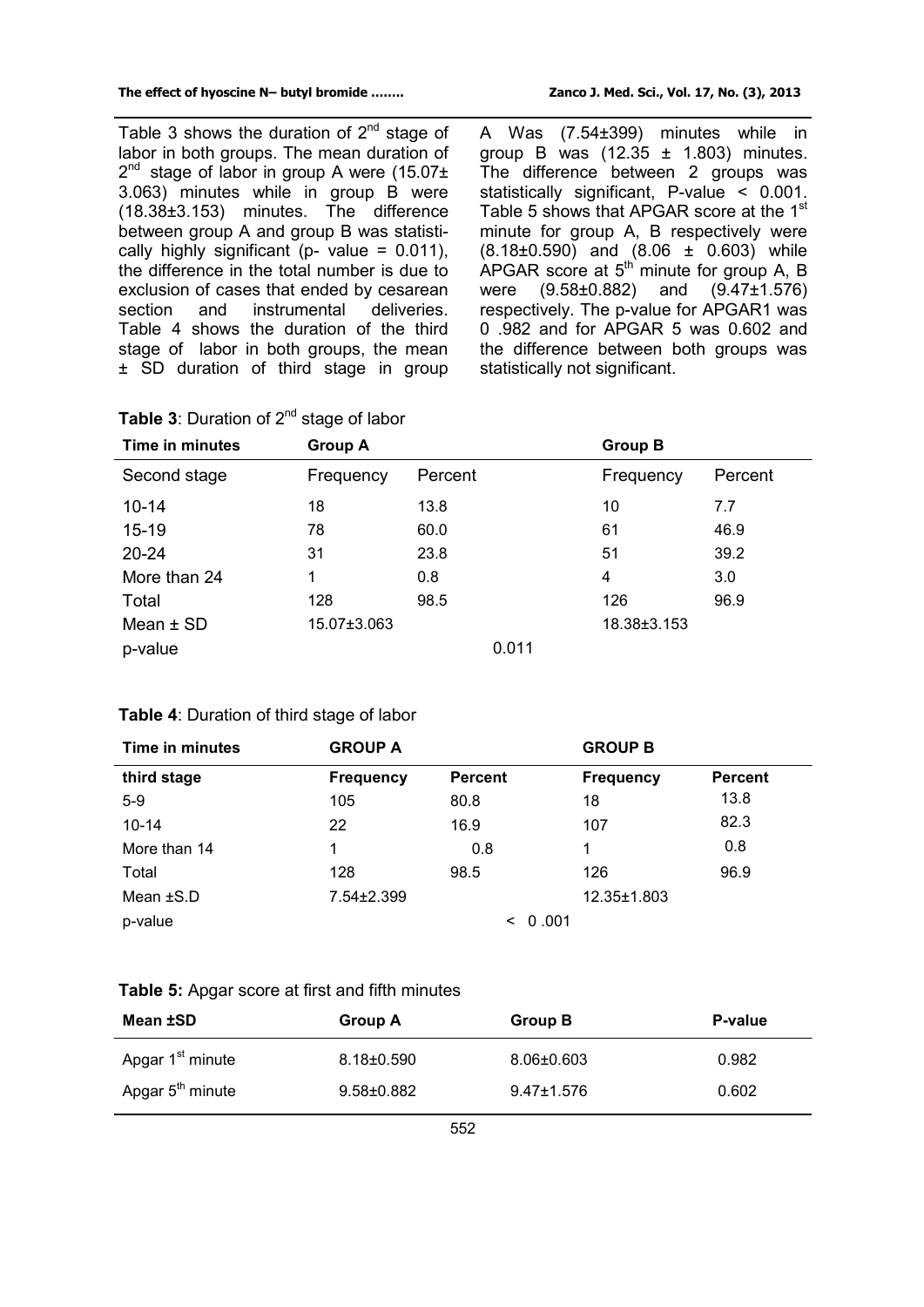|               | <b>Group A</b>   |                | <b>Group B</b>   |                |
|---------------|------------------|----------------|------------------|----------------|
| <b>PPH</b>    | <b>Frequency</b> | <b>Percent</b> | <b>Frequency</b> | <b>Percent</b> |
| <b>Absent</b> | 129              | 99.2%          | 127              | 97.7%          |
| present       | 1                | 0.8%           | 3                | 2.3%           |
| <b>Total</b>  | 130              | 100.%          | 130              | 100.%          |
| P-value       |                  | 0.622          |                  |                |

**Table 6**: Post Partum Hemorrhage in both groups

#### **Table 7:** Mode of Delivery

|                  | <b>Group A</b> |         | Group B   |         |
|------------------|----------------|---------|-----------|---------|
| Mode of delivery | Frequency      | Percent | Frequency | Percent |
| <b>NVD</b>       | 128            | 98.4%   | 126       | 97.0 %  |
| <b>LSCS</b>      |                | 0.8%    | 2         | 1.5%    |
| Instrumental     |                | 0.8%    | 2         | 1.5%    |
| <b>Total</b>     | 130            | 100%    | 130       | 100%    |
| P value          | 0.574          |         |           |         |

There was only one case in group A that had PPH due to uterine inertia while three cases reported in group B (0.8% and 2.3%) respectively. There was no statistical significance between both group p-value was 0.622.

There was only one case (0.8%) of instrumental delivery (vacuum extraction) in group (A) while two cases (1.5%) in group  $\overline{B}$ ; these were due to delay of 2<sup>nd</sup> stage of labor and fetal distress. In group A, there was one case (0.8%) delivered by CS because of fetal distress and meconium and there were two cases in group B (1.5%) due to meconium. This was statistically not significant ( $p$ -value = 0.574). Table 8 shows mean FHR in both groups.

In group A, pre and post drug administration were assessed by a Sonicaid every 15 min. There was no significant change in the FHR in both groups as p-values were (0.902 and 0.224) which was statistically not significant. Regarding the side effects of Hyoscine N- butyl bromide compared to placebo, maternal tachycardia was recorded in 8 cases (6.2%), 6 cases (4.6%) in group A and group B respectively. Four cases (3.1%) of fetal tachycardia were recorded in both groups, while dryness of mouth was recorded in 6 cases (4.6%), 3 cases (2.3%) in group A and group B respectively. All side effects were not serious and did not require treatment and there were no cases of vomiting or blurring

**Table 8:** Mean FHR pre and post drug administration.

| <b>MEAN±SD</b><br><b>FHR</b> | <b>GROUP A</b> | <b>GROUP B</b>     | <b>P-VALUE</b> |
|------------------------------|----------------|--------------------|----------------|
| PRE-drug                     | 137.88±6.557   | $137.77 \pm 7.527$ | 0.902          |
| POST-drug                    | 139.18±7.632   | $138.02 \pm 7.718$ | 0.224          |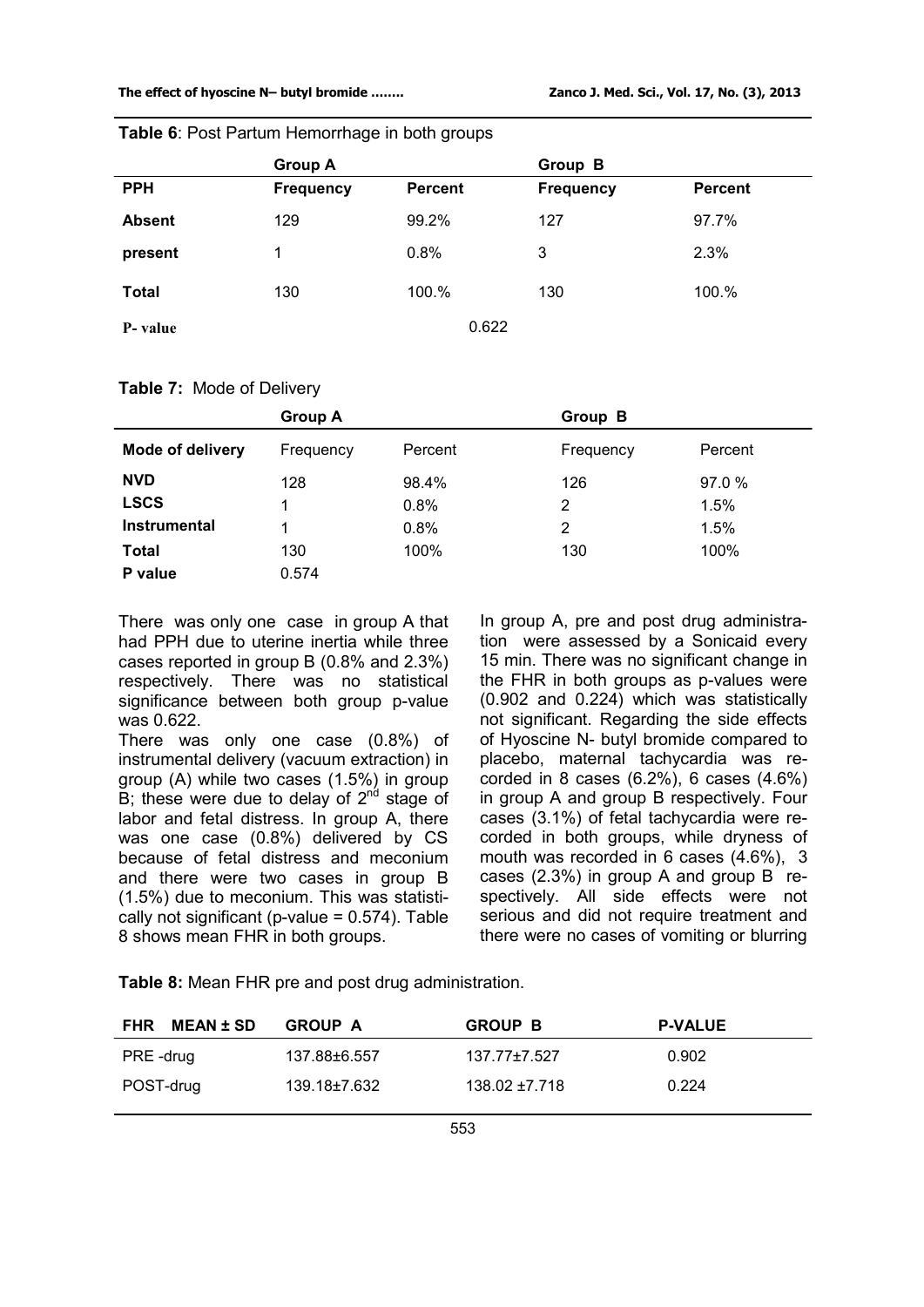of vision. Thus non significant association was observed between both groups,  $p$ -value = 0.897.

#### **Discussion**

Hyoscine N- butyl bromide has been in usage for more than half a century in varying doses (20mg, 30mg , 40mg) and varying routes (intramuscular, intravenous, rectal, oral). Corson et al, studied the various uses and mode of action of HBB in obstetrics and gynecology, and found that the most prompt action occurred with intravenous and suppository routes and the optimal time for administration was at 4 cm cervical dilatation, as no significant side effects were observed with up to 40mg dose <sup>6</sup>. Parity has an important influence on the duration of labor. Most of the studies included only primigravidae. In the present study multigravidae (p1-p4) are included which is only comparable with the study of Samal et al  $(1998)$  which included p1-p3<sup>7</sup>. The initial cervical dilatation at which the drug was given was 4cm in both groups of this study. That goes with most of the studies done before, such as the studies conducted by Kaur Devinder et al. (2003) or Muralidhar V Pai et al.(2003)<sup>8</sup>. A study done by Battacharya et al.(1985)<sup>9,10</sup> about the effect of 20 mg HBB intramuscularly on 100 primigravidae, found the mean labor time was shortened by 3 hours and 40 minutes and 81% delivered within 8 hours. Kamalesh et al.  $(2003)$ <sup>11</sup> were the first who used a dose of 40 mg intravenously, but in two divided doses, 20 minutes apart. He found that labor was shortened by 5 hours and 12 minutes compared with control group. Another study from Jamaica done by Shobha et al (2006), also showed shortening of the first stage of labor by 32% when they used 40 mg intravenously  $12$ . These results are near to what we reported in this study that we found higher proportion of women had short duration of active phase in HBB group. The mean duration of 2<sup>nd</sup> stage of labor in this study was less in the HBB group than the control group. This result is comparable to the study done by

Kamalesh Tiwaries et al. (2003) showing significant shortening of duration of 2<sup>nd</sup> stage in HBB group which was about 22.83 minutes  $11$ . Regarding the duration of  $3^{rd}$ stage of labor in the present study, the mean time was shorter in HBB group. This result is near to the study done by Singh KC et al. (2004) which showed that the mean time of 3<sup>rd</sup> stage of labor was about 9.33minutes<sup>13</sup>. C/S and assisted vaginal delivery rates in this study were comparable to the result found by Shobha et al (2006) which showed the rate of spontaneous vaginal delivery was 84% with only one case of C/S and about 15% of assisted vaginal delivery <sup>12</sup>. There were no statically significant serious side effects of HBB in this study; such a result is near to the study done by Bhattacharya et al. (1984) which had about 15 cases of transient maternal tachycardia and 5 cases of dryness of mouth <sup>14</sup> . Another study done by Poornima R. et al (2002) found about 5 cases of transient maternal tachycardia and 3 cases of vomiting and 2 case of dryness of mouth and this was in agreement with this study <sup>15</sup>. In this study FHR was assessed by Sonicaid every 15 minutes. There were no significant changes observed in the FHR before and after HBB injection. This result agrees with the study done in Jamaica by Mishra SL et al (2007), that study showed no significant changes in the FHR, which is also assessed by Sonicaid, before and after the drug  $14$ . In a study done by Singh KC et al. (2004) fetal well–being was evaluated intermittently by CTG, FHR being specifically recorded at baseline and after 30 minutes, they found that all CTG intermittently preformed were normal without any sign of fetal distress and FHR was within normal range (126-148 bpm) in all participants<sup>16</sup>. In the present study, Apgar score was assessed at 1<sup>st</sup> and 5<sup>th</sup> minutes. The study which was near to our result, was done by Samal et al (2007) who reported  $9.0 \pm 0.6$  (7-10),  $9.8 \pm 0.4$  (9-10). These results indicate that HBB does not adversely affect the neonatal outcome. This is also in agreement with the study